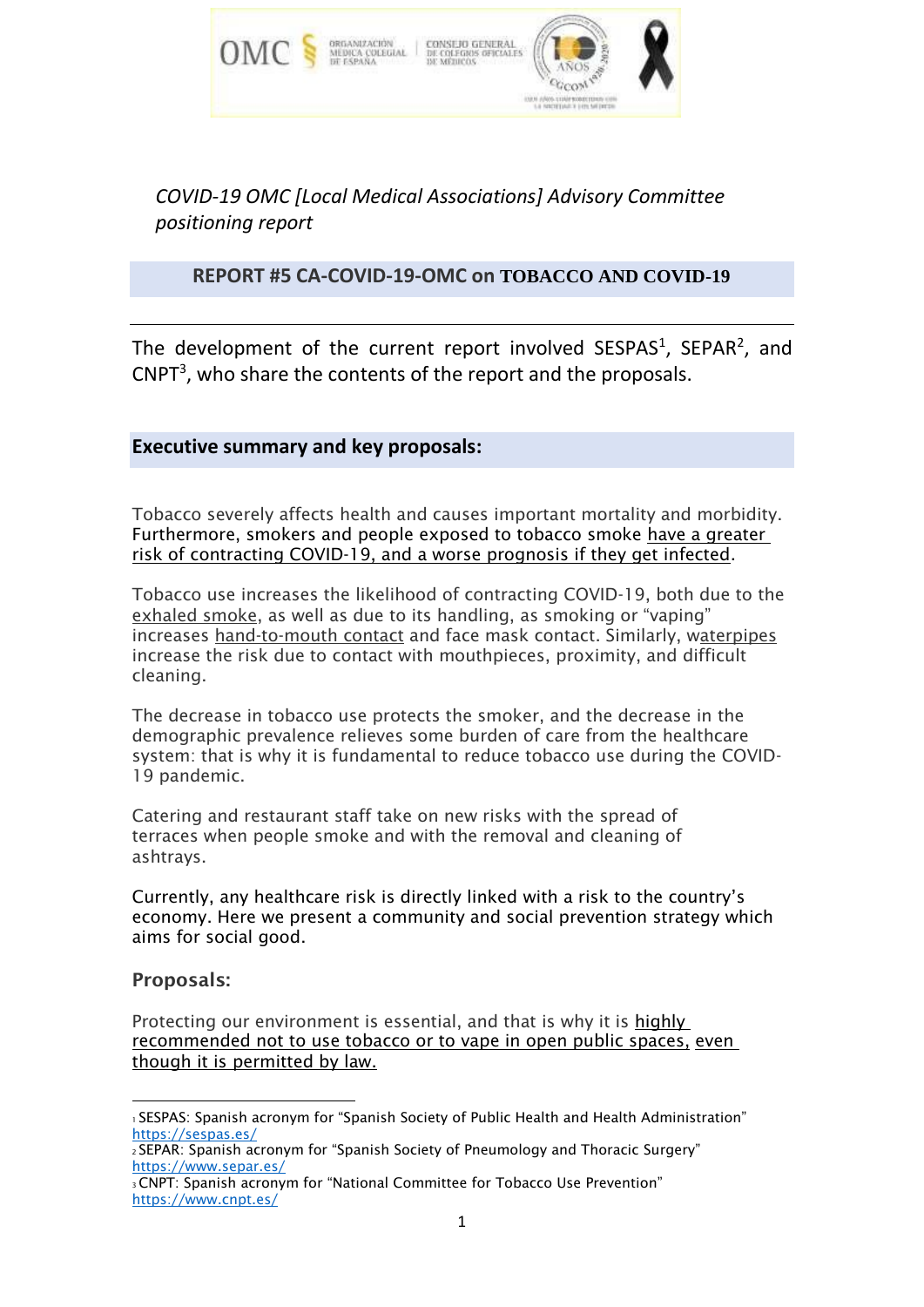

The Public Authorities must encourage the necessary changes in order to further the anti-tobacco policies, as part of the momentum to create a new normal that protects us from the pandemic:

1- Increase the taxation of all the tobacco products and those containing nicotine to result in a generalized increase in prices.

2- Increase the smoke-free environments (beaches, pools, private vehicles, sporting venues, open-air terraces, and in general, places where there are minors).

3- Establish generic packaging that does not save any space for a brand image.

4- Do periodic campaigns for the population.

5- Protect the youth and adolescents from the manipulation of the tobacco industry.

6- Provide help to patients who smoke, providing cognitive behavioral therapy and medicinal treatment to stop smoking.

*The Local Medical Associations Advisory Committee for COVID-19, is an expert panel from various professions, fields, and specializations that was launched on 21 April 2020, to advise the Spanish General Medical Council regarding several scientific, technical, and organizational issues that the pandemic causes in order to suggest actions and to generate technical reports that justify the public positioning of the Spanish General Medical Council.*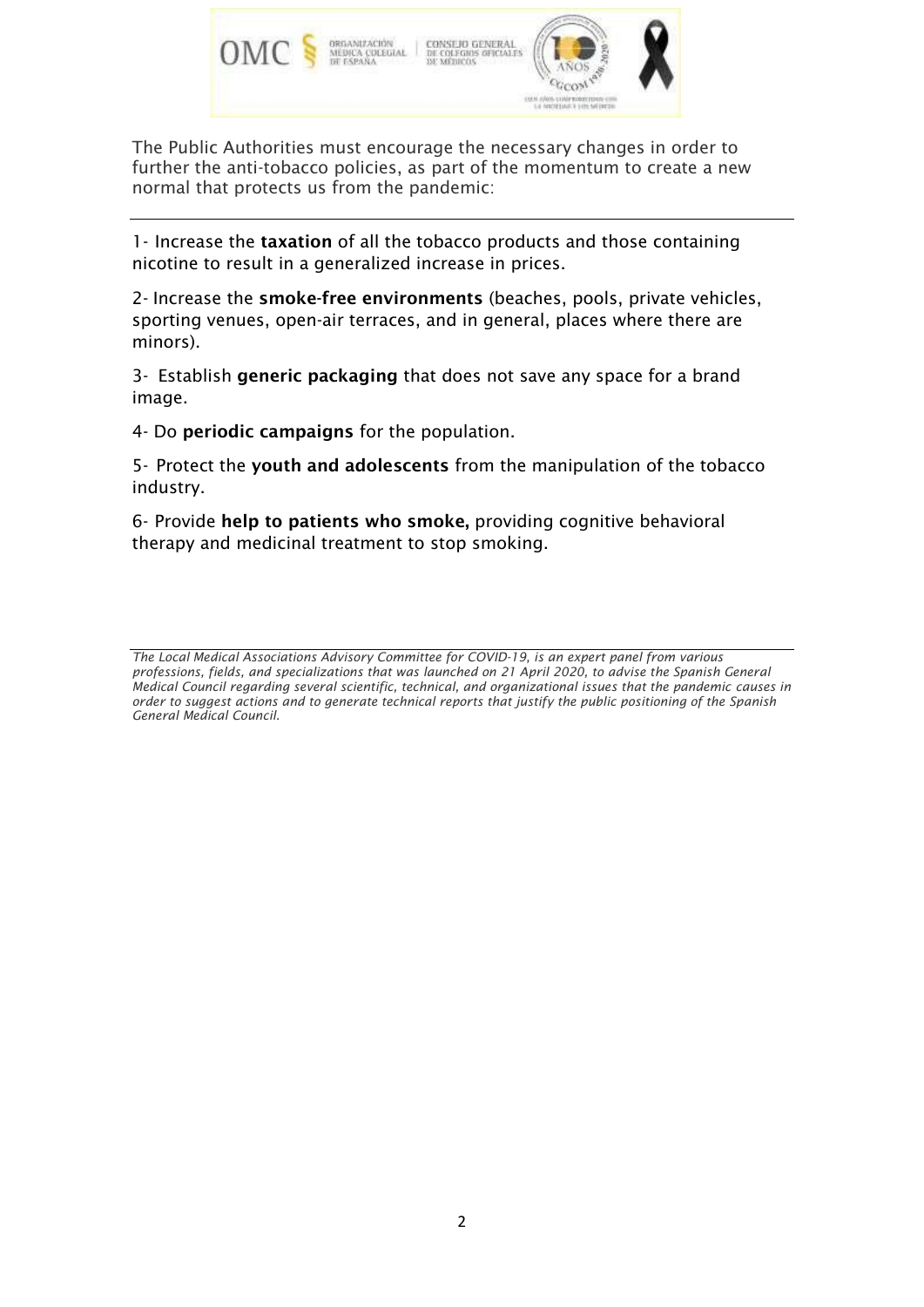

#### **PRELIMINARY CONSIDERATIONS**

#### 1- Smoking causes disease and death: greater risk of COVID-19 and worse prognosis.

People who smoke and those exposed to environmental tobacco smoke (passive smokers) suffer from more frequent and more severe respiratory infections because tobacco smoke deteriorates many components of the defense mechanisms in the respiratory tract. For this reason, they have a greater risk, not only of contracting COVID-19, but of having a worse prognosis if they get infected.

During the MERS-CoV (Middle East Respiratory Syndrome Coronavirus) outbreak that occurred in 2012, the use of tobacco was identified as an independent factor for contracting the infection. Now, recent studies suggest that smokers have a greater risk of getting infected with SARS-Cov-2, the cause of COVID-19 and, furthermore, of it causing <u>increased severity</u><sup>4</sup>. This infection has been demonstrated to be more severe in smokers than in nonsmokers<sup>5</sup>.

Moreover, the use of electronic nicotine administration systems (known as electronic cigarettes, e-cigs, or vapers), warm tobacco products, and the "passive" exposure to tobacco smoke expose users to particles and toxic substances that produce interactions with the respiratory defense mechanisms similar to those produced by combustible tobacco.

In view of this situation, it is necessary to express our concern regarding the risk tobacco produces, both in the health of smokers and of the so-called passive smokers, especially severe in a pandemic situation like the one we are undergoing. The following items emphasize the most relevant topics of the relationship of tobacco use with COVID-19.

## 2- Tobacco use facilitates infection.

Tobacco use is not only associated with a worse disease progression (greater need of intensive care, mechanical ventilation, and death) but also with a greater risk of infection.

When exhaling the smoke or the released aerosol from electronic cigarettes, the number of Flügge droplets<sup>6</sup> increase, which allow

<sup>4</sup>Editorial *Fumar en tiempos del COVID-19*. *Documento de posición. Comunicado a los profesionales de salud* (Smoking in COVID-19 times. Positioning document. Release for all healthcare professionals), Prev Tab. 2020; 22(1): 11-14. [https://issuu.com/separ/docs/2020\\_prev.\\_tab.\\_22-1?fr=sMWUwMTE2NjczNg](https://issuu.com/separ/docs/2020_prev._tab._22-1?fr=sMWUwMTE2NjczNg)

<sup>5</sup>Jiménez Ruiz CA, López Padilla, Alonso, Aleixandre, Solano, de Granda. COVID-19 y tabaquismo: revisión sistemática y metaanálisis de la evidencia (COVID-19 and tobacco use: systematic review and metanalysis of the evidence). Arch Bronconeumol 2020. In press

<sup>6</sup> World Health Organization. Annex C: Respiratory droplets. In: Atkinson J., Chartier Y., Pessoa-Silva C.L., editors. Natural ventilation for infection control in health-care settings. WHO; Geneva: 2009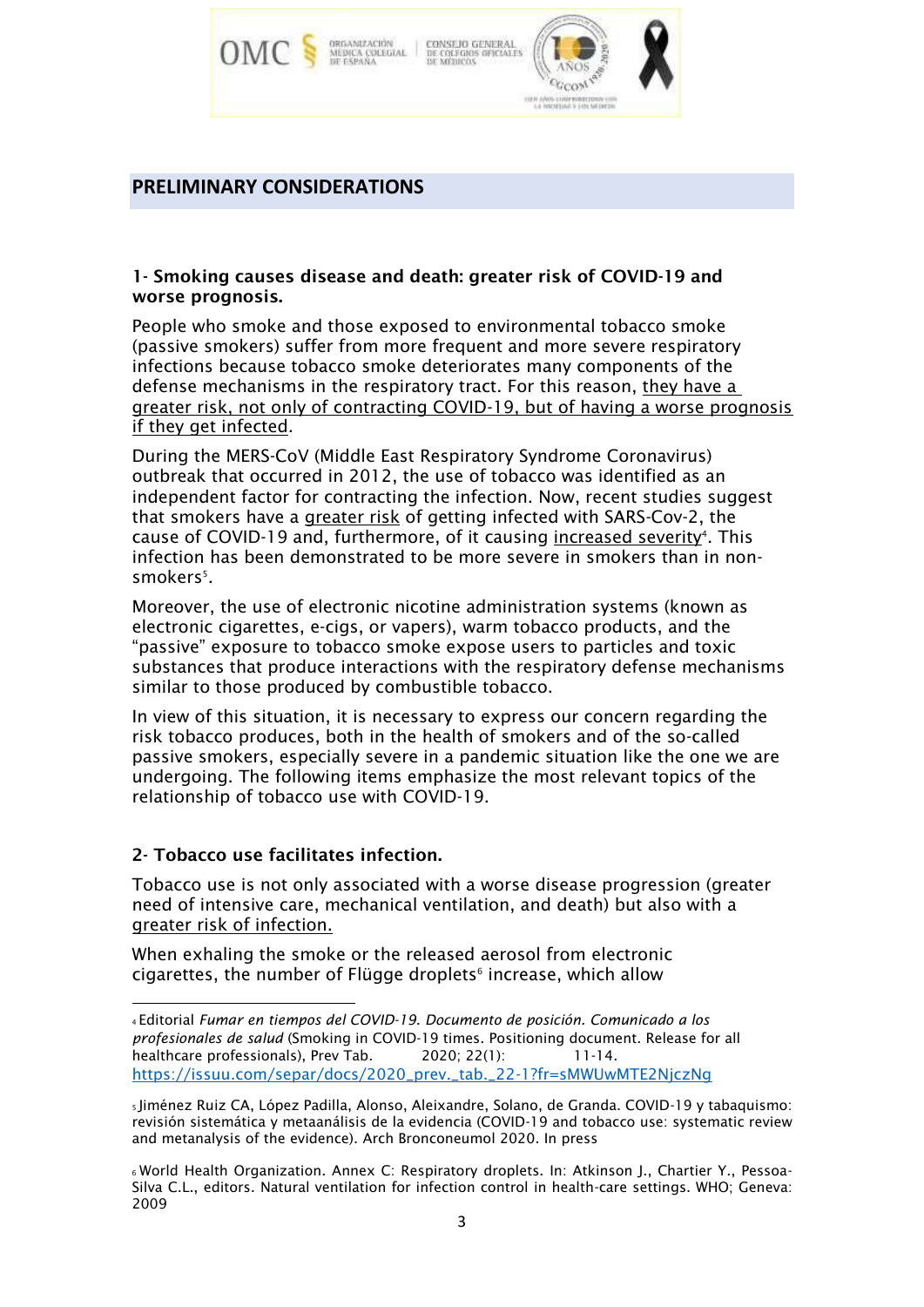

the coronavirus to be transmitted. Consequently, the viral load expelled by an infected smoker when smoking or vaping is higher than that of an infected non-smoking person<sup>7</sup>.

In a recent survey carried out by the Department of Health, the CNPT (Spanish acronym for "National Committee for Tobacco Use Prevention), the Government of Rioja, and the Government of Murcia, 81.52% of the respondents were aware of the higher risk that using tobacco has of worsening the COVID-19 symptoms, disease produced by the coronavirus $^{\mathrm{s}}$ .

## 3- Smoking or "vaping" increases hand-to-mouth contact.

The simple act of smoking or "vaping" increases the possibility of transmitting the virus through the mouth as it means the person will repeatedly take the fingers to the mouth. If the cigarettes, electronic devices, or water pipes become contaminated with the virus, they could act as a fomite (inanimate vector) of the virus.

When the fingers touch the face, nose, eyes, or mouth, the person himself is transmitting the virus. Smokers and vapers perform the hand-mouth movement much more frequently than non-smokers. A smoker of 20 daily cigarettes performs the hand-mouth movement approximately 300 times more per day than a non-smoker. This increase in the number of times of that movement leads to an easier virus transmission in the smoker than in a person that does not smoke or vape<sup>9</sup>.

Likewise, they remove their face mask to smoke or vape many more times per day than a non-tobacco user. Consequently, the possibility increases that their fingers touch their mouth and even the inside of the face mask, markedly increasing the risk of infection.

## 4- Stopping smoking protects immediately.

Stopping tobacco use has an almost immediate positive impact on the pulmonary and cardiovascular function of the smoker.

This improvement, according to the World Health Organization (WHO), can increase the capacity of patients with COVID-19 to respond to the infection and

<sup>8</sup>Press Release, Department of Health. May 29, 2020. <https://www.mscbs.gob.es/gabinete/notasPrensa.do?id=4943>

<sup>7</sup>WHO Publication/Guidelines. Natural Ventilation for Infection Control in Health-Care Settings. [https://apps.who.int/iris/bitstream/handle/10665/44167/9789241547857\\_eng.pdf;jsessionid=](https://apps.who.int/iris/bitstream/handle/10665/44167/9789241547857_eng.pdf%3Bjsessionid%3DDDA2611BCC93D49B8B7338BE6DAF3C78?sequence=1) [DDA2611BCC93D49B8B7338BE6DAF3C78?sequence=1](https://apps.who.int/iris/bitstream/handle/10665/44167/9789241547857_eng.pdf%3Bjsessionid%3DDDA2611BCC93D49B8B7338BE6DAF3C78?sequence=1)

<sup>9</sup>Tobacco and waterpipe use increases the risk of suffering from COVID-19. WHO. [http://www.emro.who.int/fr/tfi/know-the-truth/tobacco-and-waterpipe-users-are-at-increased](http://www.emro.who.int/fr/tfi/know-the-truth/tobacco-and-waterpipe-users-are-at-increased-risk-of-covid-19-infection.html)[risk-of-covid-19-infection.html](http://www.emro.who.int/fr/tfi/know-the-truth/tobacco-and-waterpipe-users-are-at-increased-risk-of-covid-19-infection.html)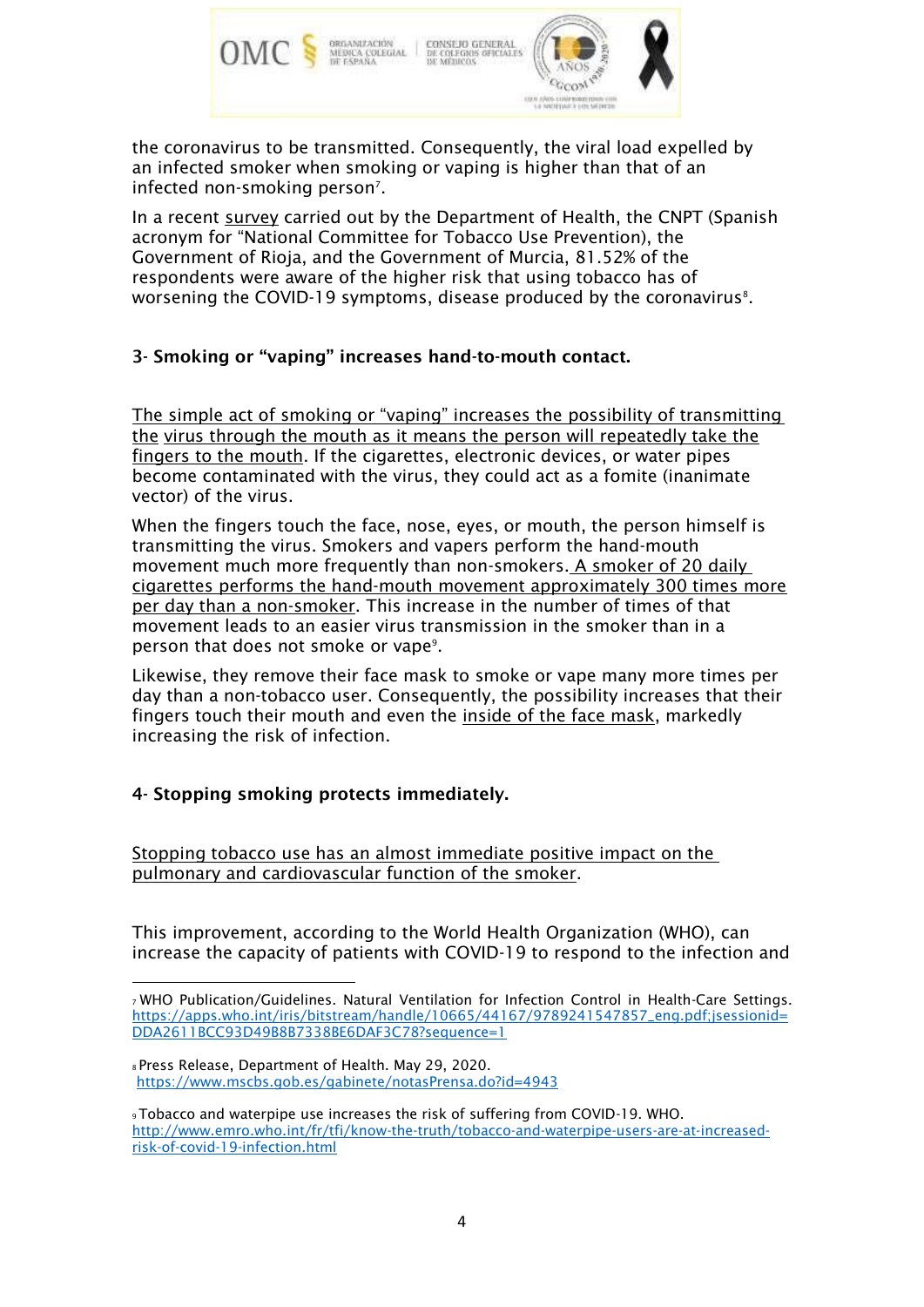

reduce the risk of death. Hence, although stopping smoking is always the wisest decision that a smoker can take, it is especially relevant now to prevent a COVID-19 infection and reduce complications. It also has an important component of social responsibility. The quicker recovery and the milder symptoms also reduce the transmission risk of the illness to other people.

There are medicines (two of them financed since January 2020) and public resources to assist and accompany the smokers with this objective. Of particular interest currently are those methods that do not require people to come in person to the closest healthcare professional; for example, help telephone lines (quit lines), apps, video-consultations, and tele-consultations.

## 5- Less tobacco use is less healthcare burden.

The decrease of tobacco use prevalence reduces the burden on the healthcare system.

Strong measures regarding taxation and regulation of smoke-free spaces have immediate effects on tobacco use prevalence, which in turn reduces the incidence of respiratory and cardiovascular diseases, facilitating the clinical activity by reducing the demand during the moments (next fall) when the healthcare system can manage the double load successfully that COVID-19 and other diseases that manifest with respiratory symptoms might cause.

#### 6- Waterpipes and vaping: particularly dangerous.

Waterpipes and the vaping techniques are especially serious.

They are used in terraces and social environments that favor bringing people close to each other, especially young persons, who share pipes without proper hygiene (even though they use disposable mouthpieces). These practices triple the risk of infection, not only by sharing items such as the mouthpiece and tube, but also by repeatedly moving the hand to the mouth and by the inability to keep physical distancing while using them $^{10}$ .

Most cafes tend not to clean the waterpipe equipment, including the water jar, after each smoking session because washing and cleaning the pieces require too much work.

## 7- With the pandemic, there is a need for more protected environments.

All public and private environments should be 100% free from tobacco smoke.

In the pandemic situation we are living, it is especially important to strictly adhere to what the current legislation says regarding tobacco use in closed public spaces.

<sup>10</sup> Opus Cit nº 9.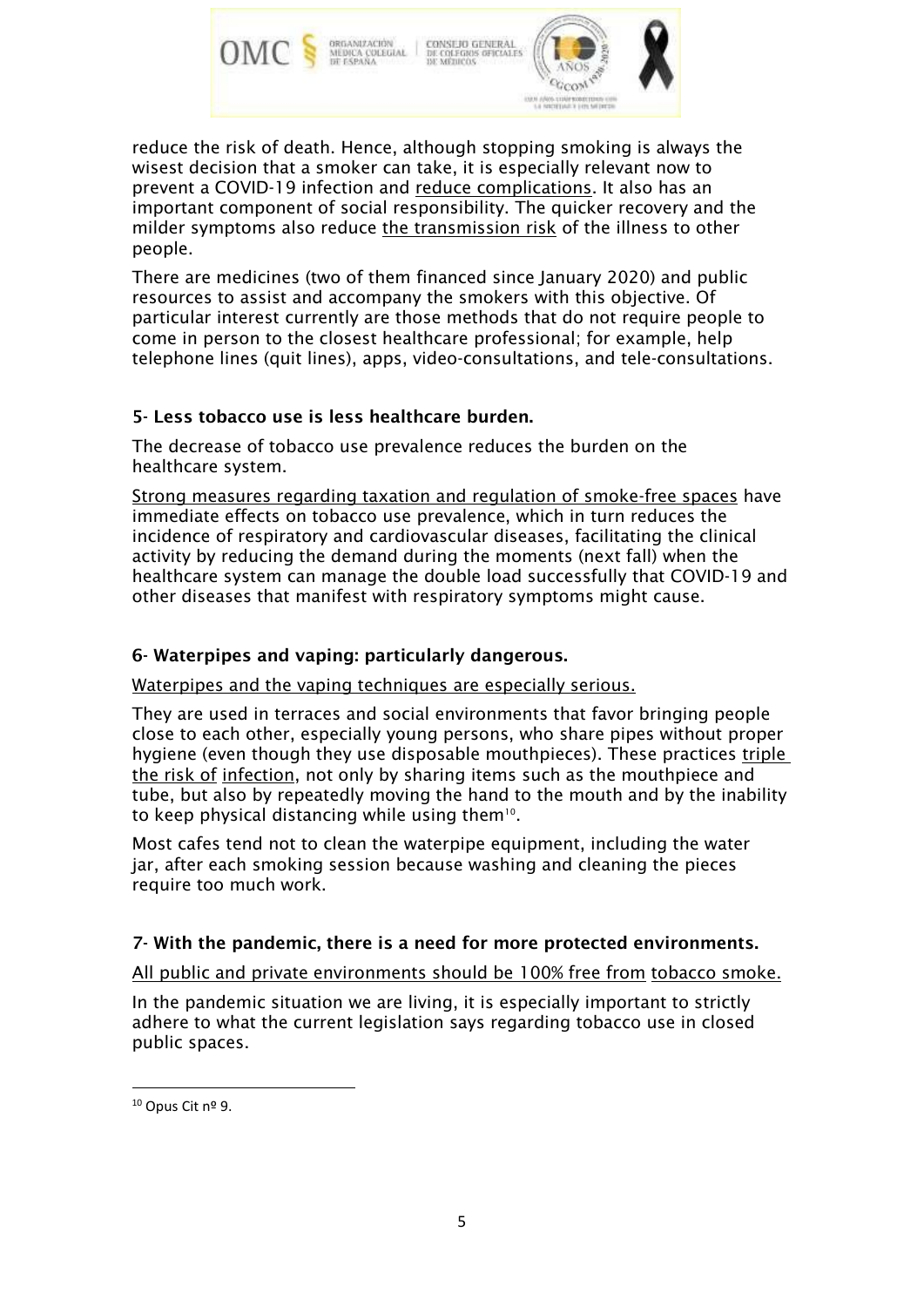

Likewise, it is highly recommended not using tobacco nor vaping in open public spaces, even though it is permitted by law, applying the same caution principle that consists in adopting protective measures when faced with reasonable suspicions (even though there is no scientific evidence yet) that certain products or technologies create a severe risk for Public Health. The act of smoking and vaping should also be de-normalized.

Although we do not have scientific evidence regarding coronavirus transmission caused by conventional cigarette smoke or by electronic cigarette emissions—despite there being data that suggests it—we should give a series of recommendations regarding this, following the caution principle already cited, as the exposure of non-smokers to tobacco and vaping in open-air terraces of the catering and restaurant establishments is especially concerning. The replacement of indoor restaurants for open-air terraces (allegedly open spaces) could also increase the infection risk for non-smokers and the hospitality staff. On the one hand, although tobacco use occurs in an open space, it can facilitate the spread of the illness to everyone else.

*Press Release: SEPAR recomienda no fumar en las terrazas al aire libre (SEPAR recommends not smoking on open-air terraces). [https://separ.es/sites/default/files/NP\\_SEPAR%20recomienda%20no%20fumar%](https://separ.es/sites/default/files/NP_SEPAR%20recomienda%20no%20fumar%20en%20terrazas%20y%20espacios%20al%20aire%20libre.pdf) [20en%20terrazas%20y%20espacios%20al%20aire%20libre.pdf](https://separ.es/sites/default/files/NP_SEPAR%20recomienda%20no%20fumar%20en%20terrazas%20y%20espacios%20al%20aire%20libre.pdf)*

On the other hand, the ashtrays of the terraces in bars and restaurants can be considered critical places for infection as they accumulate saliva, which can contain a viral load if the smoker is a virus carrier. Therefore, manipulation, cleaning, and storage of these ashtrays can be considered a task of occupational risk for the staff of the hotel sector.

Currently, any healthcare risk is directly linked with a risk to the country's economy. Hence, we are discussing a community and social prevention strategy whose objective is the social good. We do not know the risk that this may cause to people close to the smoker as there is no scientific evidence, and the best thing to apply in these cases is preventative strategies at the social level.

Recently, the Department of Health has published a few recommendations for the hospitality sector:

*"It is recommended to follow special hygiene measures regarding the use of all types of tobacco products and related products during the COVID-19 pandemic, avoiding its use in hospitality areas. Specifically, the shared use of waterpipes must be eliminated according to the provisions of the respective ministry orders for the Plan for the Transition into a New Normal" <sup>11</sup> .*

<sup>11</sup>Nota de la DG de Salud Pública del Ministerio de Sanidad sobre CONSUMO DE TABACO Y RELACIONADOS EN EL ÁMBITO DE HOSTELERÍA DURANTE LA PANDEMIA POR COVID-19 (Notice from General Management of Public Health of the Department of Health about TOBACCO USE AND RELATED PRODUCTS IN THE HOTEL SECTOR DURING THE COVID-19 PANDEMIC).

[https://www.mscbs.gob.es/ciudadanos/proteccionSalud/tabaco/docs/COVID-](https://www.mscbs.gob.es/ciudadanos/proteccionSalud/tabaco/docs/COVID-19_ConsumoTabaco_Hosteleria.pdf)[19\\_ConsumoTabaco\\_Hosteleria.pdf](https://www.mscbs.gob.es/ciudadanos/proteccionSalud/tabaco/docs/COVID-19_ConsumoTabaco_Hosteleria.pdf)